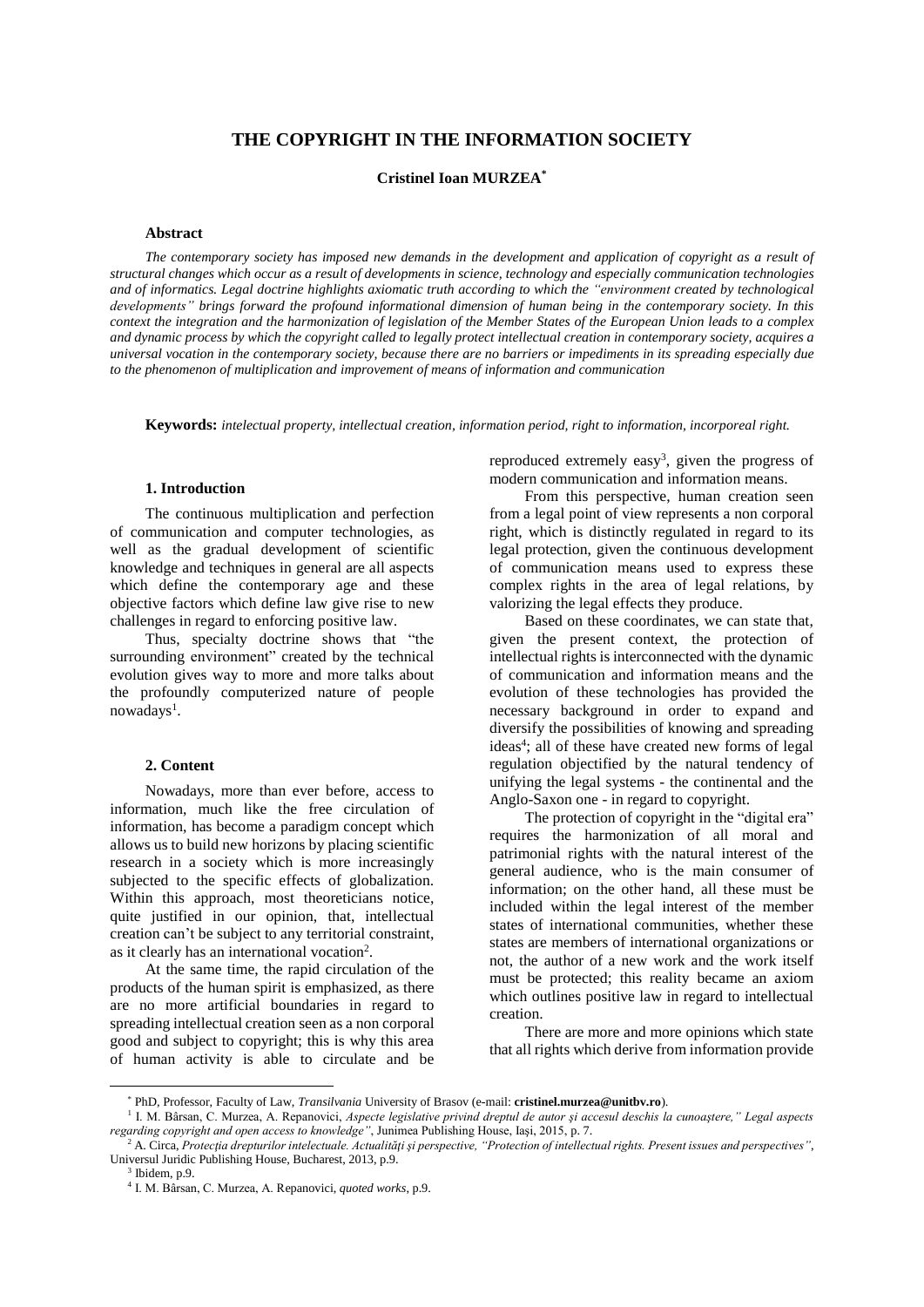new standards in the process of creating laws, as it is influenced by the dynamic of the means used to spread information as well as the natural tendency to conserve the complex content of the right which protects intellectual creation, whether it is the moral side, namely the personality of the author or its patrimonial component.

It was repeatedly stated that the age we live in is without a doubt "the age of information", thus ensuring that each individual has a fundamental right, that of being informed and given access to information<sup>5</sup>.

This imperative, without which progress in any area of activity and human creation is unconceivable, must be harmonized with the regulation which governs copyright, thus preserving and valorizing the attributes of this dual right, as seen form the perspective of its legal reality.

Thus, a famed theoretician states that "the nature of copyright is the legal expression of the representation that a society provides for its own culture"<sup>6</sup>.

Undoubtedly, any research states "ab initio" access to a primary information, a series of acquired knowledge which must be adapted and developed in future theoretical or experimental constructions which must represent the basis for any future science endeavor.

On a global scale, information is more and more expensive, and access to specialty literature is costly and troublesome; this is why the concept of "open access" became obvious as the "the age of information" is more and more visible as a reality imposed by the science world.

The obvious question which arises is of whether this natural tendency in communication and science by computer means violates some "classical attributes which define the complex nature of copyright". Copyright is the ensemble of rights which have as object non corporal goods, such as copyright and any connecting rights, licenses, stocks in trade, civil clients and so on<sup>7</sup>.

As a consequence, we can establish, based on their forming elements, a congruence between intellectual property and the right to private property. Such an opinion is similar to that of the Romanian Constitutional Court, who expressly motivated Decision nr 541/2004 by stating that intellectual property seen "lato sensu" (as patrimonial copyright and as industrial property) is the object of legal protection similar to the right to private property according to article 44 of the Romanian Constitution.

However correct this interpretation may be, we must not ignore the dual character of copyright, as it has a patrimonial side and an extra patrimonial component which is classified as moral copyright included in the wide sphere of personality rights. There is talk of a subjective process of shifting the person of the author over to the work itself during the creation process; this process is manifested even after the death of the author. Thus, a pertinent opinion was pointed out, that according to which non patrimonial copyright is a "special right", distinctive from other rights of personality such as the right to have a private image, the right to honor, the right to the respect of private life and so on.

We can clearly notice that, in regard to the object it involves, we can identify a non patrimonial right presented as a real right over a mobile non corporal good; from the perspective of subjective rights, in regard to its content, we can see a "sui generis"<sup>8</sup> right. Thus, moral rights are an unanimously accepted species of personal non patrimonial rights<sup>9</sup>.

Considering the complex nature of copyright, we ask the question of whether open access to information in regard to science research impairs on the attributes of this dual right - copyright - as seen in all its complexity.

There is a tendency within the science community according to which academic research and the research founded by public finances should be accessible freely along with the spread of Information Technology and Communication (ITC) as well as the internet.

We wonder to what extent this free access to information or non expensive information will impair on the patrimonial component of copyright and on the extra patrimonial component, in regard to the moral rights of the author.

The answer is different, as specialty doctrine presents different opinions in continental law, where the conclusions of the German school are opposed to those of the French school. Thus, German school supports the theory of unity of copyright, by placing great importance on the indestructible connection between the work and the personality of the author thus showing that copyright can't be transferred but it can be licensed or chartered. According to the previously mentioned theory, the two categories of attributes are in sync and in perfect balance, in a state of equality which does not allow the hierarchy of moral rights as opposed to patrimonial ones $10$ . In the spirit of this orientation, free access to information and spreading information is "ab initio" restricted by

 $\overline{a}$ 

<sup>5</sup> Ibidem, *quoted works*, p. 8.

<sup>6</sup> J. Cl. Edelman, *Propriete litteraire et artistique*, Fasc.1112, nr.2, apud A.Lucas, HJ Lucas, *Traite de propriete litteraire et artistique*, Liteq Publishing House, Paris, 2006, p. 42.

<sup>7</sup> P. Tafforeau, *Droit de la propriete intellectuelle*, 2 edition, Gualino Editeur, Paris, 2007, p. 29.

<sup>8</sup> T. R. Popescu, *Drept civil*, "*Civil law"*, University Publishing House, Bucharest, 1993, p. 31

<sup>9</sup> A. Circa, *quoted works*, p. 29.

<sup>&</sup>lt;sup>10</sup> A. Frangon, *Oeuvre litteraire. Droit moral. Champ d' application. Droits de personnalite*, in *Review* "RTD com", 1994, p. 48.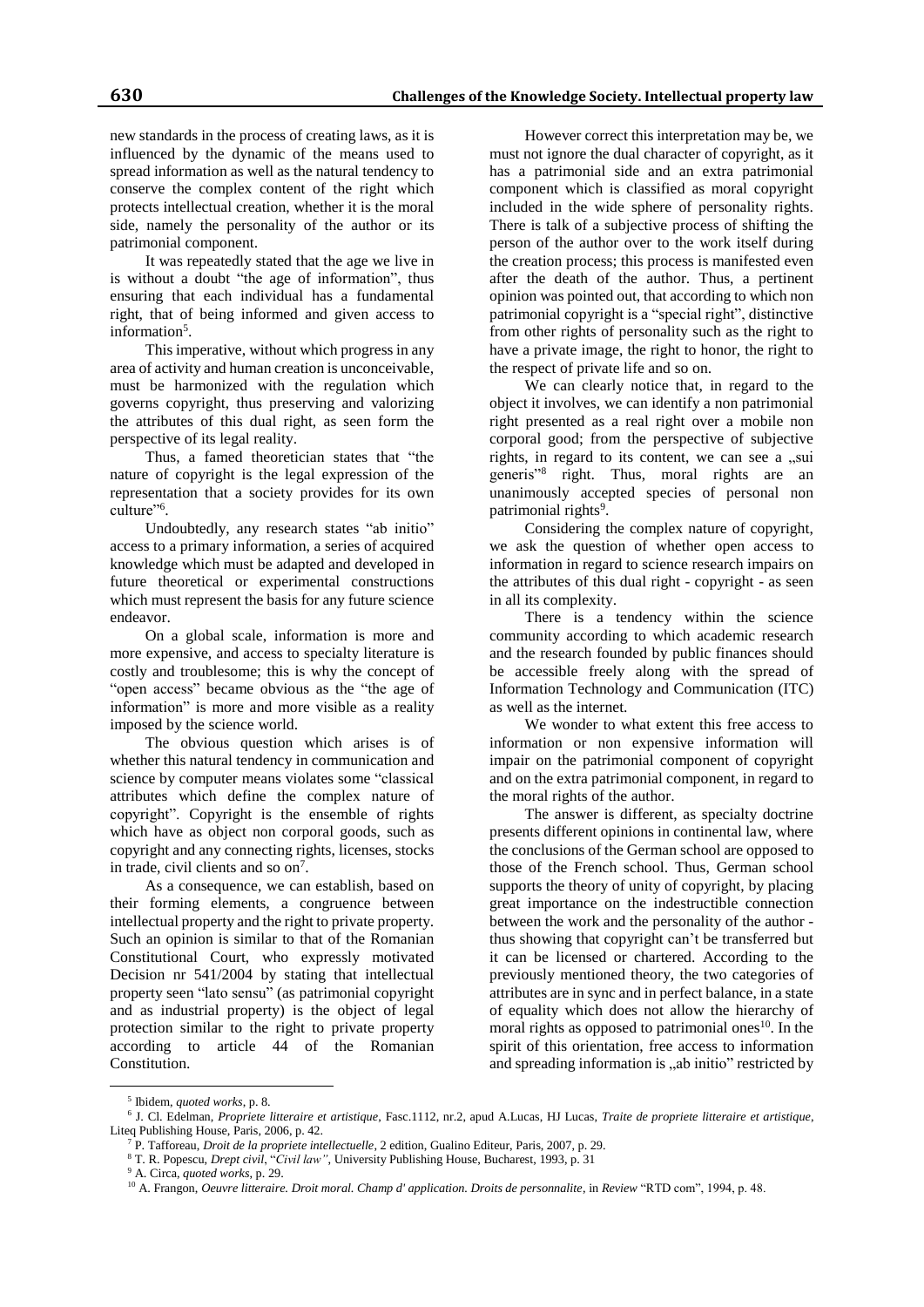the author of the work, as the work and its creator are closely connected thus making the use of the work more difficult through the legal forms of using the intellectual creation.

The French school offers, through its philosophy, the thesis according to which copyright contains two categories of prerogatives, the moral one objectified by moral rights, which are inherent and the patrimonial prerogative which includes the right to use the work, a patrimonial right which be subject to different legal procedures $11$ . The supporters of this theory have pointed out the interdependence of patrimonial rights and the moral rights, as the use of creation depends on the act of divulging it, which is the moral aspect of this right<sup>12</sup>.

This school created the opinion according to which copyright has a complex legal nature, containing both a moral right which is included in the wide category of personality rights and a patrimonial right of using the work, which is clearly a real right.

Romanian specialty doctrine - see C. Stătescu, Fr. Deak, St. Cărpenaru – supports the idea that we can distinguish between this duality, as the moral right is more influential and it removes the enforcement of common law rules<sup>13</sup>. This opinion was embraced by the Romanian lawmaker who, in article 1 of the copyright law states that "copyright is strictly connected to the person of the author"<sup>14</sup>. The moral component existed before the patrimonial one and allows for the extension of the personality of the author even after he is no longer alive, as opposed to the temporary character of patrimonial rights which are not a consequence of their legal nature, but the answer to the interest of the public<sup>15</sup>.

This situation creates an objective premise regarding the simple valorizing of information by efficient communication, as a result of the accessible means by which the right to use a protected work on a national and international level are transmitted.

As a result of globalization, the world nowadays creates a dynamic process by which "the information person" as a creator of material and spiritual values is called to receive, analyzes, select and form a hierarchy in order to valorize information through his decisions and his behaviors. Thus, a biunique relation is created between the need for information in any human creation and the legal means to protect and valorize the right to intellectual creation; thus, we are currently in a fast and dynamic process of aligning the two great systems of law in regard to intellectual creation, namely continental law and Anglo-Saxon law.

As the present times are characterized by the accelerated development of information technology and communication, the adjustment of legal regulations regarding the intellectual creation rights is in a dynamic process which is particularized by finding new legal tools meant to ensure the rights of authors and to create an optimum background for the security of information.

The national legal background as well as the international one clearly state that the right to have free access to information - see article 19 of the Universal Declaration of Human Rights, article 10 of the European Convention of Human Rights, as well as article 30 of the Romanian Constitution - is an essential element in the context of exercising other fundamental rights, thus manifesting as a positive factor associated with the means of using information, but at the same time, guaranteeing and optimally valorizing the rights resulted from intellectual creation.

In this context, article 19 of the Universal Declaration of Human Rights unequivocally establishes that "free access to information is one of man's fundamental rights".

Any lawmaker would consider the specific legal endeavor of regulating the new social relations of contemporary society in efficient legal texts which would protect both the rights of authors of intellectual creations, as well ensuring the "free circulation of information" within the limits of full security.

Copyright, seen as a positive right, must find the optimum tool through which it can phrase regulations, principles and legal institutions which can protect the subjective rights of authors, without restricting "free access to information".

It was shown in specialty doctrine that the issue which defines , the right over information" is highly complex, an aspect which determines a constant evolution of laws, as it is found in a biunique nature in relation with the changes that occur in the area of information techniques and the spreading of information resulted from intellectual creation, with express reference to technical information.

It is undoubtedly true that "we live in an information age, in which any action of man is centered on collecting, manipulating, categorizing and saving information of any kind<sup>16</sup>; however, all these must not represent acts or facts which are likely to impair on copyright, seen "lato sensu" in regard to its legal nature, but especially in regard to its hybrid content.

 $\overline{a}$ 

<sup>11</sup> A. Circa, *quoted works*, p. 30.

<sup>12</sup> Ibidem, *quoted works,* p. 30.

<sup>13</sup> Y. Eminescu, *Dreptul de autor, Legea nr.8/1996. Comentarii*, "*Copyright, Law no 8/1996. Comments"*, Lumina Lex Publishing House, 1997, p. 139.

<sup>14</sup> See *Law no 8/1996.*

<sup>15</sup> C. Caron, *Droit d'auteur et droits voisins*, Litec Publishing House, Paris, 2006, p. 225.

<sup>16</sup> I.M. Bârsan, C. Murzea, A. Repanovici, *quoted works*, p. 86.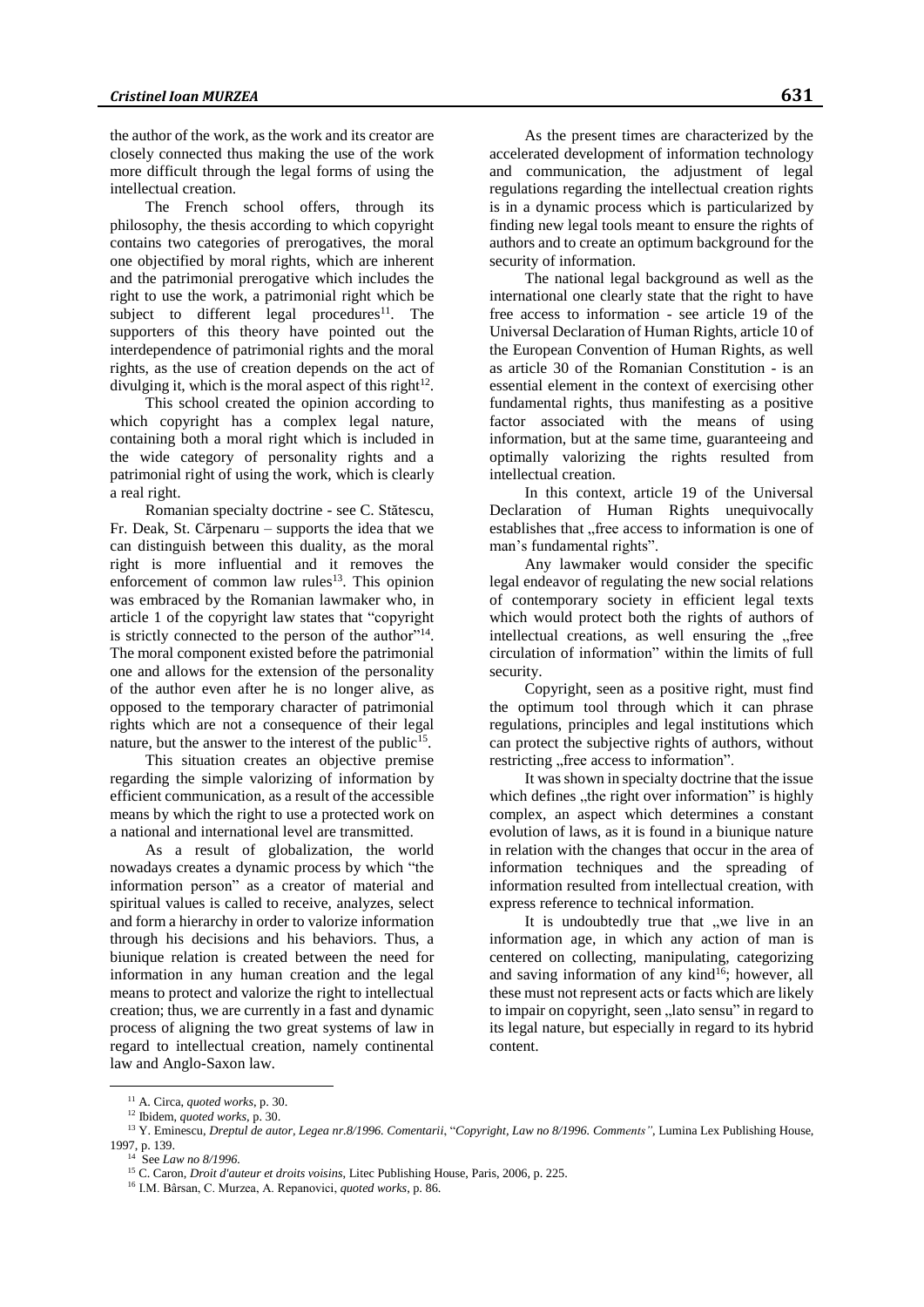An extremely rigid law in regard to the legal means of transmitting, transferring and especially the free circulation of information would inherently impair on progress, as access to information which is stored anywhere in the world, as well as the ability to combine and analyze information offers people the possibility of creating new notions, which have added value<sup>17</sup>.

Under such conditions of expressing copyright, we are in the presence of an extremely dynamic process which entails a concentrated effort from national law, but especially from the dynamic perspective offered by the legal procedures meant to contribute to the harmonization of laws in this area.

The practice of national courts is influenced by the solutions of the Justice Court of the UN, the Office for Harmonization in the Internal Market, the European Patent Office, as all these institutions have a priority right in creating unified practice in the process of enforcing law, in regard to the protection of intellectual property in close connection with creating open access to information for institutions, financing and research facilities, publishing houses, libraries as well as the researchers who work on international projects.

Thus, information becomes a common good, which brings upon a new challenge for the national lawmaker as an effect of the globalization of the European or international one; this challenge involves harmonizing procedures and legal means used to sanction those who violate this rights, be it patrimonial or non patrimonial, by defining the complex content of intellectual rights.

Some researchers have undergone analysis regarding the promotion of the result of their research by means of open access to information without neglecting the specific differences which exist between national laws in regard to intellectual rights. Thus, A.Swan and S.Brown point out, in one of their most recent research, the specific means by which the result of their research is promoted by means of direct access by identifying the following paths – pointing out the active means of open access to information through the internet, familiarizing the authors with these new means of spreading information, providing access to information by computer means and increasing the interest for identifying alternative sources which follow the visibility of the impact of science research $^{18}$ .

These objective factors create, in the present stage, factors which would set up intellectual property rights in the dynamic process of harmonizing national laws with the institutional and legal institutions of the European Union, but also in the complex process of unifying provisions regulated by continental law and Anglo-Saxon law,

 $\overline{a}$ 

within international organisms (for example OMPI) meant to protect rights which result from the extensive activity that defines intellectual creation seen as a non corporal property.

In this context, the lawmaker of the new Romanian Civil Code states, in article 2624, the laws which apply to works of international creation, thus referring to non corporal goods as follows  $-$ , The birth, content and extinction of copyrights over a work of intellectual creation are subject to the laws of the state where they were first brought to the attention of the general public, by publishing, representation, display or other adequate means. The secret works of intellectual creation are subject to the national laws of the author"<sup>19</sup>.

This vision of the Romanian lawmaker enforces principles regulated by European laws, expressed in the procedure of harmonizing the protection of intellectual rights. As an example, we mention – EC Directive 2004/48 of April 29th, 2004 regarding the respect of intellectual property right; EC Directive 2001/29 regarding the harmonizing of certain aspects of copyright and the connecting rights in information society, but also solutions of the Justice Court of the European Union who managed to progressively restrict the national monopoly which was obvious in this area.

It was shown that within the dynamic process of creating the unique European market, these is another process which occurs, that of changing intellectual property right from a purely national right to a harmonized right, in connection with the principles of the European Union. (Times New Roman, 10, justify)

## **3. Conclusions**

In conclusion, in the digital era, we are in the presence of an obvious process by which an incentive is created in order to valorize the existing works, with specific agreement from the authors.

The creator of a work has the power to authorize the use of the content of the work by those who are interested, thus waving a part or all the prerogatives of copyright, according to the principle of availability; this is possible both from a technical point of view as well as from a legal point of view, by awarding the appropriate license.

By creating licenses and especially free licenses which remove any restriction in using a work, a general interest is achieved in regard to harmonizing the principles by which the right of intellectual creation is protected, with free access to information, a sine qua-non condition for the overall progress of any society.

<sup>17</sup> Ibidem, *quoted works,* p. 86.

<sup>18</sup> Ibidem, *quoted works*, p. 20.

<sup>19</sup> See *the new Romanian Civil Code.*